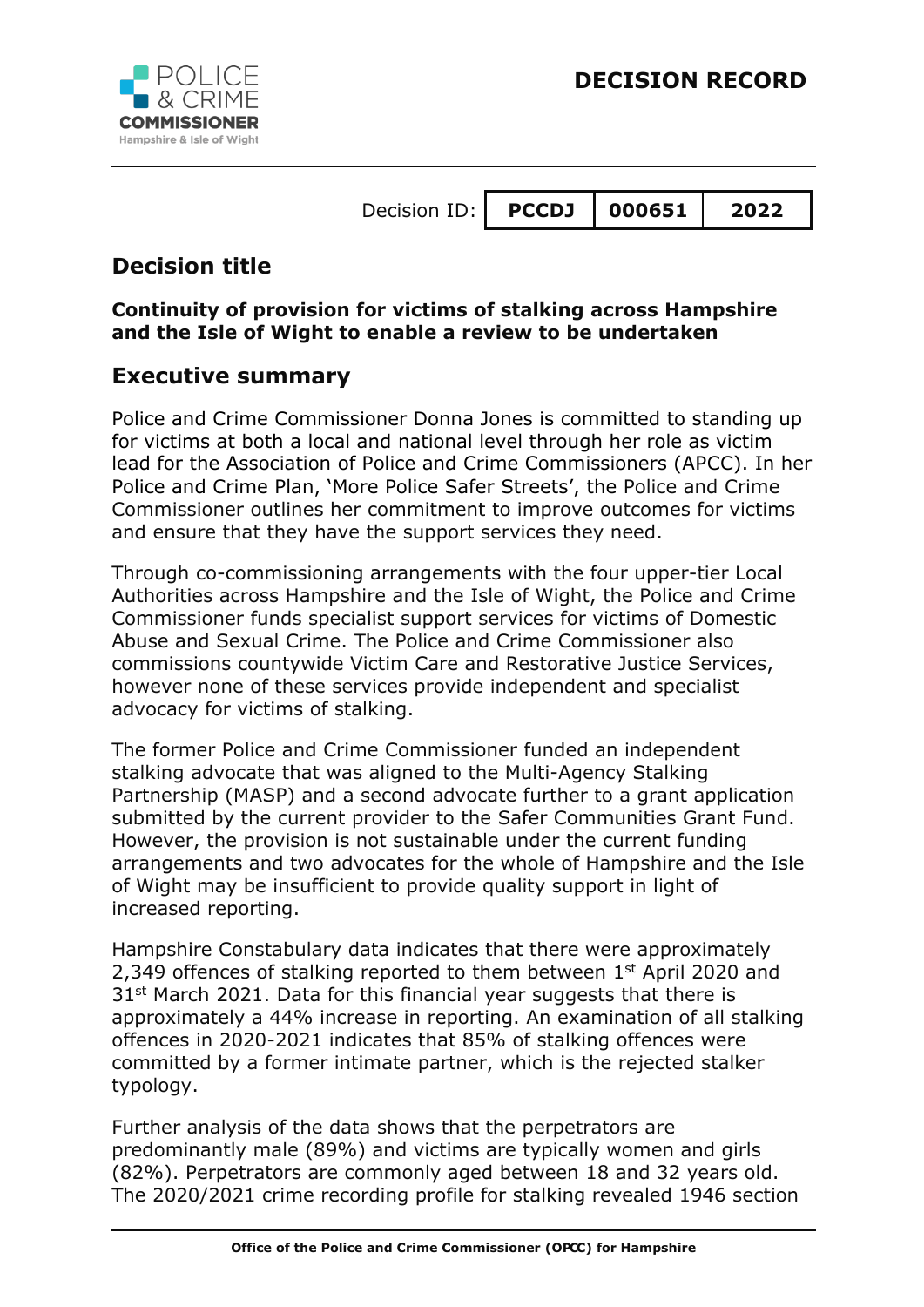

2a stalking offences and 403 section 4a stalking offences (serious alarm/distress or fear of violence). Section 4a offences represent the highest harm and have been perpetrated by a range of typologies, including those associated with Domestic Abuse. However, the prevalence of a rejected stalker is still high and a link to Stage 4 (separation) of the Homicide Timeline [\(JMS Homicide Timeline\)](https://i2-prod.gloucestershirelive.co.uk/article3258364.ece/ALTERNATES/s615b/0_TimelineJPG.jpg) is likely.

Hampshire Constabulary estimate that section 4a stalking offences will increase by 44% to approximately 600 crimes in 2021/2022. The current provision of two specialist stalking advocates may therefore be inadequate to meet the projected level of need. The current provider of stalking advocacy support across Hampshire and the Isle of Wight is a member of the National Stalking Consortium and based on their local and national experience, they have advised that advocates can take approximately 110 referrals per year, with approximately 70 victims taking up the offer of support.

The independent stalking advocate funded through the Safer Communities Fund (SCF) is funded until 30<sup>th</sup> June 2022, however the advocate aligned with the MASP is funded until 31<sup>st</sup> March 2022. This decision record recommends that funding for this post is extended for a period of three months in order to align. This will enable the Police and Crime Commissioner to ensure continuity of provision while further analysis of data and a review is undertaken.

As outlined above, there is a strong correlation with domestic abuse and there are a range of services across Hampshire and the Isle of Wight commissioned to support victims. The review will explore the most appropriate way to retain independent and specialist support for victims of stalking, while complementing existing and future support for victims across Hampshire and the Isle of Wight.

This proposal supports the Police and Crime Commissioner to deliver on the commitments made in her Police and Crime Plan 'More Police Safer Streets':

- Maintain and strengthen support for victims of crime, ensuring they have the services they need
- Improve police visibility and improved outcomes for victims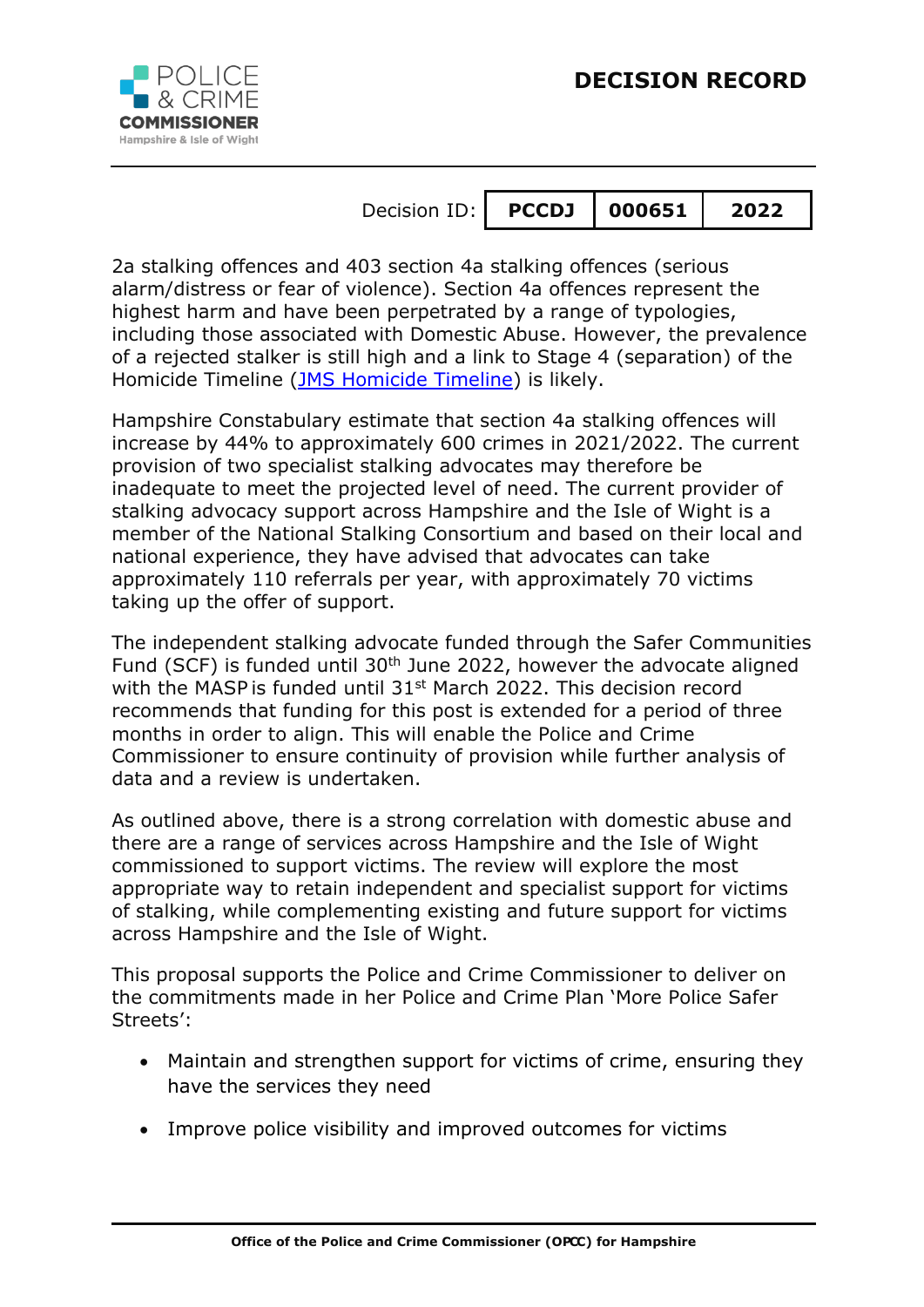

| Decision ID: $\vert$ PCCDJ $\vert$ 000651 $\vert$ |  | 2022 |
|---------------------------------------------------|--|------|
|                                                   |  |      |

 Overhaul stalking and harassment services and ensure support for victims when they have the courage to come forward and seek justice.

## **Recommendation**

The Police and Crime Commissioner approves this decision request for **£11,000** from the Transformation Reserve for the period 1<sup>st</sup> April - 30<sup>th</sup> June 2022.

The decision request will ensure continuity of existing provision for independent stalking advocacy support for victims while available data is analysed and a review undertaken.

The funding will be awarded via a grant to the existing provider of the independent stalking advocacy support, Aurora New Dawn.

This decision request aims to provide independent and specialist support to victims of stalking and work in partnership to reduce risk and deliver better coordinated outcomes for victims.

## **Statement on publication**

This Decision Record and supporting Decision Request documentation is suitable for publication.

## **Police and Crime Commissioner approval**

I hereby **approve** the recommendation above.

Signature:

#### Name: **Donna Jones** Police and Crime Commissioner for Hampshire

Date: 5-Apr-22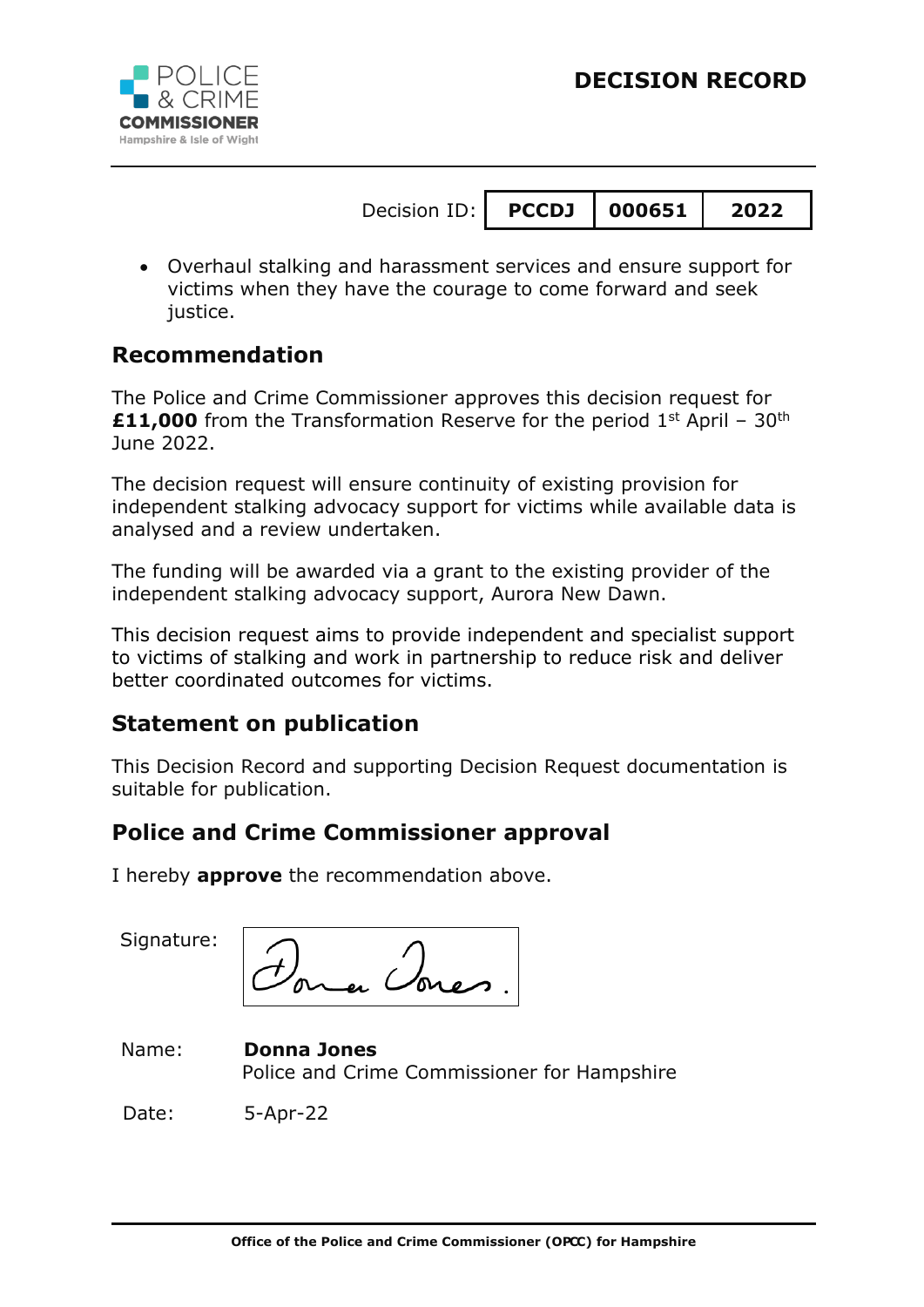



| Decision ID:   PCCDJ   000651   2022 |  |  |  |
|--------------------------------------|--|--|--|
|--------------------------------------|--|--|--|

## **Decision title:**

#### **Continuity of provision for victims of stalking across Hampshire and the Isle of Wight to enable a review to be undertaken**

### **Requester details:**

Requester: Lisa Allam

Role title: Commissioning and Contracts Manager, Commissioning and Partnerships Team

### **1 Strategic context**

Stalking became a criminal offence on the 25 November 2012. Two new offences were introduced amending the Protection from Harassment Act 1997:

- Section  $2(A)$ : pursuing a course of conduct that amounts to stalking
- Section 4(A): a course of conduct causing someone to fear violence or to cause serious alarm and distress that has a substantial adverse effect on their day-to-day activities.

Stalking has no single definition in legislation, however there is a national working definition, as agreed by the National Stalking Consortium which defines stalking as **"a pattern of fixated and obsessive behaviour, which is unwanted, repeated, persistent and intrusive and causes fear of violence or engenders alarm and distress in the victim".**

Stalking can be perpetrated by anyone regardless of gender, age, race and socio-economic background. They can be ex-partners, acquaintances, family members or strangers, and the motivation for stalking can vary.

Due to the repetitive nature of stalking and the psychological stress this places on victims, coping and recovering from stalking can be difficult. Victims are often isolated, unable to turn to friends and family or professionals who lack understanding of the nature of stalking behaviour and are often quick to dismiss seemingly 'harmless' behaviour. Many stalking behaviours can be viewed as 'low-level' actions, for example delivering flowers, sending text messages, malicious social media posts, contacting friends and damaging property.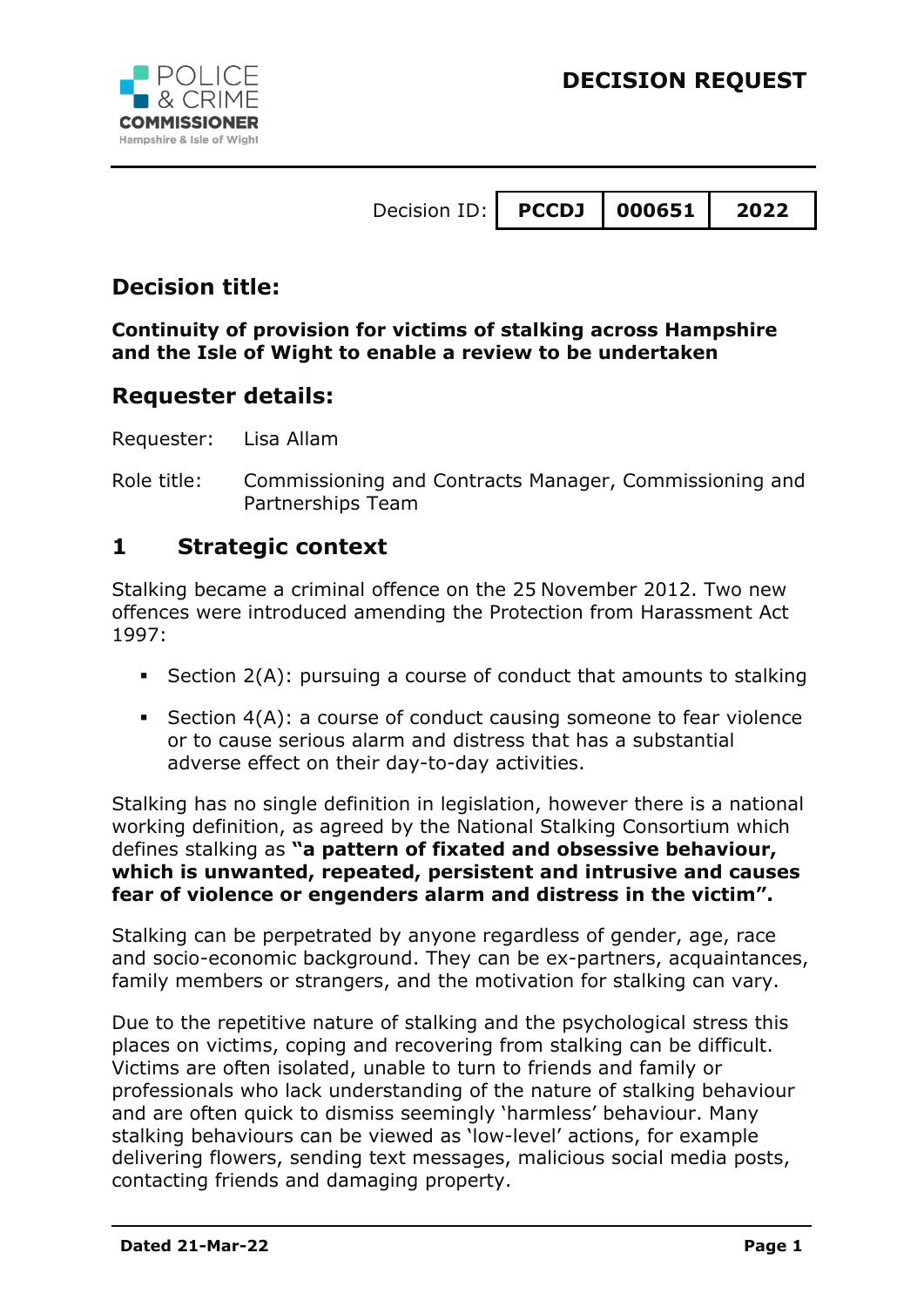



Stalking campaigns are often built on small, seemingly isolated and lowlevel crimes. Early identification of behaviours and well-informed multiagency interventions are central to reduce re-victimisation and help victims to cope and recover from the devastating effect of this crime.

Stalking is a unique crime, driven by the fixation and obsession of the stalker and each stalking incident is different. It is a long-term pattern of behaviour that can last for weeks, months or even years. The psychological impact of persistent stalking can be absolutely devastating. Stalking is a serious offence that requires urgent intervention. Victims require and deserve extensive and long-term support.

It is important that, where appropriate, victims are able to access relevant support organisations. This is to ensure that their safety and support needs are addressed (irrespective of whether they choose to report to the Police) and to reduce the risk they face as a result of the offending.

#### **Violence against Women and Girls Strategy published July 2021**

The Violence against Women and Girls (VAWG) Strategy published in July 2021 acknowledges that certain crimes disproportionately affect women and girls, manifest themselves in different ways, and demand targeted solutions – stalking is one of those crimes. The VAWG Strategy references the Crime Survey for England and Wales which estimates that in the year ending March 2020, 892,000 women and 443,000 men experienced stalking.

As well as prevalence, the strategy also outlines the detrimental effect that stalking can have on mental health. Research conducted by Sussex Stalking Support and the National Centre for Cyberstalking Research at the University of Bedfordshire (in conjunction with the Suzy Lamplugh Trust) found that as many as 91% of victims of stalking involved in the research reported suffering from mental health problems after being stalked.

The strategy also highlights challenges in terms of lack of understanding of stalking behaviours amongst victims and police, which may be resulting in an underestimation of its real prevalence and under-reporting to the police. Online forms of stalking were perceived to be increasing, especially during the COVID-19 pandemic.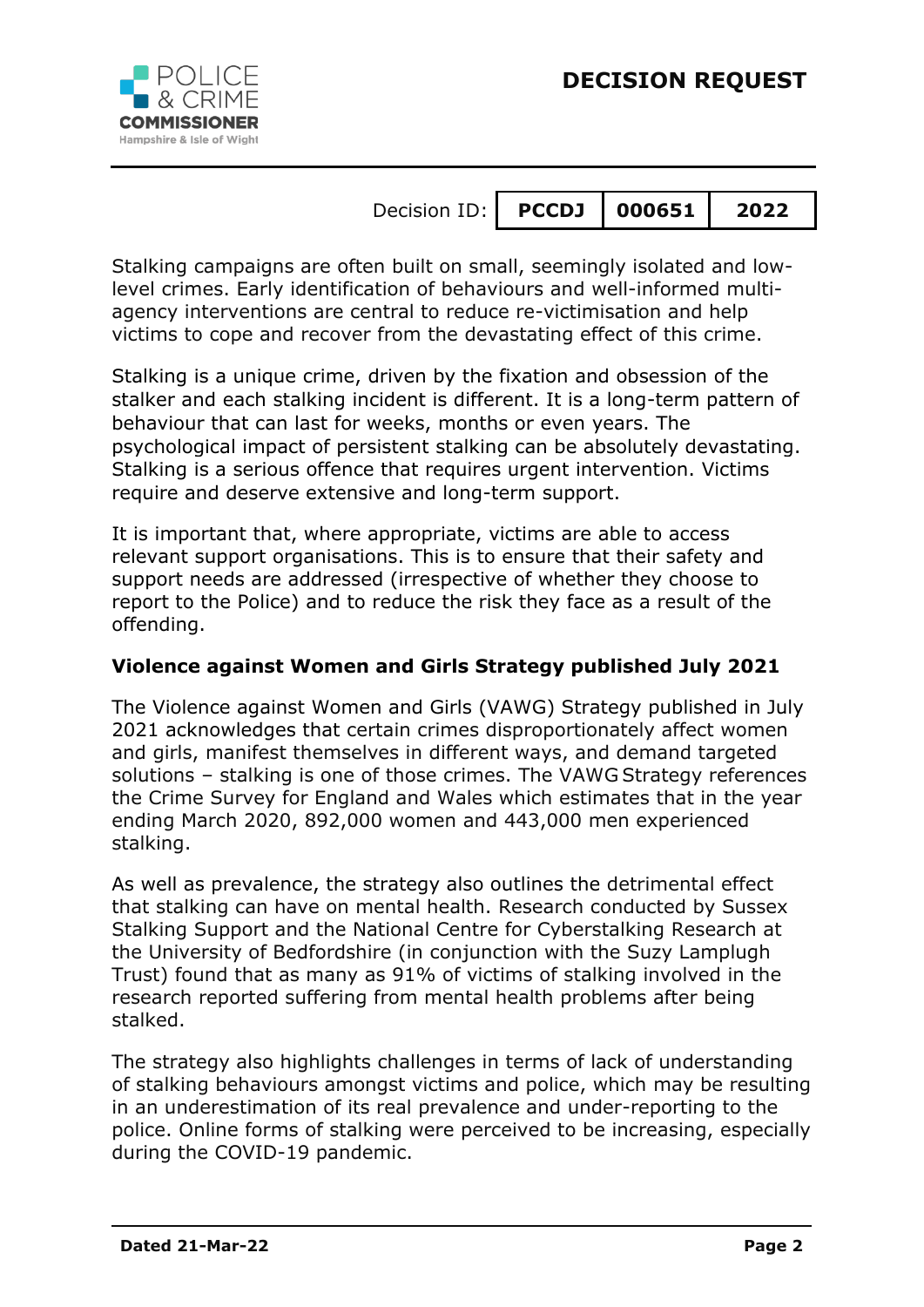## **DECISION REQUEST**



Decision ID: **P C C DJ 000651 2022**

#### **Local context - reported incidents of stalking across Hampshire and the Isle of Wight**

Hampshire Constabulary data indicates that there were approximately 2,349 offences of stalking reported to them between 1<sup>st</sup> April 2020 and 31<sup>st</sup> March 2021. Data for this financial year suggests that to date there has been a 44% increase in reporting (1494 vs 2148). The data from Hampshire Constabulary evidences the following:

- The 2020/2021 crime recording profile for stalking revealed 1946 section 2a stalking offences and 403 section 4a stalking offences (serious alarm/distress or fear of violence).
- Examining all stalking offences in 2020/2021 found that approximately 85% were classified as domestic abuse.
- An analysis of section 4a stalking offences between October 2020 and February 2021 identified the rejected stalker (67%) as the most common typology of perpetrator.
- However, the range of perpetrator typology would indicate the need for a specialist advocacy service.
- Section 4a stalking is estimated to increase by 44% to approximately 600 crimes in 2021/2022.
- Perpetrators are predominantly male (89%) and commonly aged between 18-32 years.
- The warning markers associated with them were Weapons (26%), Firearms (15%), Mental Health (12%) and Drugs (20%).
- Women and girls made up 82% of the victim profile.
- The victims are almost entirely ex-partners demonstrating a significant link to domestic abuse.
- Section 2a stalking offences accounted for the largest volume of recorded crime and had a large variation of harm associated with it.

In their Stalking and Harassment Strategic refresh, Hampshire Constabulary outline the following strategic objectives: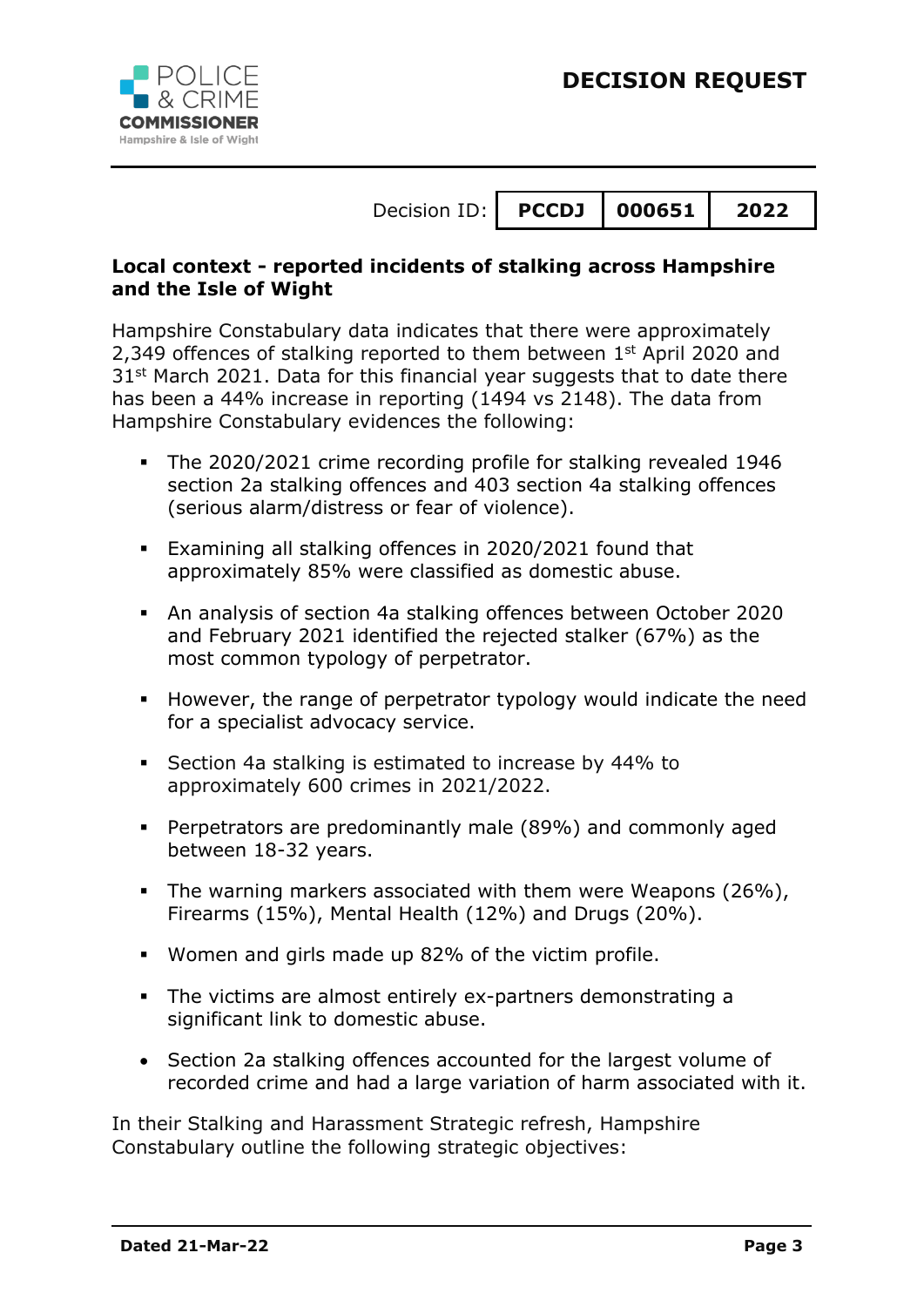



| Decision ID:   PCCDJ   000651   2022 |  |  |
|--------------------------------------|--|--|
|                                      |  |  |

- Improve our response to Stalking and Harassment through selfassessment and continuous learning.
- Reduce offending, scoping and developing a Stalking Perpetrator offer to encourage positive behavioural change.
- **Protect vulnerable victims, prioritising Stalking Protection Orders.**
- **Embed and sustain a positive organisational change.**

#### **Stalking Clinic**

The Stalking Clinic currently meets monthly and is police-led. The Clinic lasts for approximately three hours during which 3-4 cases, which are live investigations, are discussed in front of a multi-agency panel (CPS; Hampshire Constabulary; Southern Health NHS Foundation Trust; Probation; Aurora New Dawn) with the aim of improving the outcome of the investigation. The purpose of the Clinic is to establish a framework within which agencies and professionals can share information and expertise with the aim of managing any identified risks presented to the victim(s) by the person commissioning the reported stalking episode(s) as presented in case information within the clinic.

Ultimately, recommendations are preventative and proactive in that they determine strategies to reduce reoccurrence, persistence, imminence, severity and diversity with management strategies 'deployed'.

Management strategies take multi-faceted forms to support both the perpetrator in cessation and desistance of stalking behaviour (perpetrator risk factors) and, primarily, protection and safety of the victim (victim vulnerability factors). This may additionally include strategies to protect secondary victims if identified.

In partnership with the current provider of victim advocacy, Hampshire Constabulary have reviewed the processes and practice surrounding the Stalking Clinic and refreshing the terms of reference which has not been undertaken since 2018.

There is no specific funding attached to the Stalking Clinic, however the advocates funded by the Police and Crime Commissioner are central to the work of the clinic and the multi-agency response to stalking.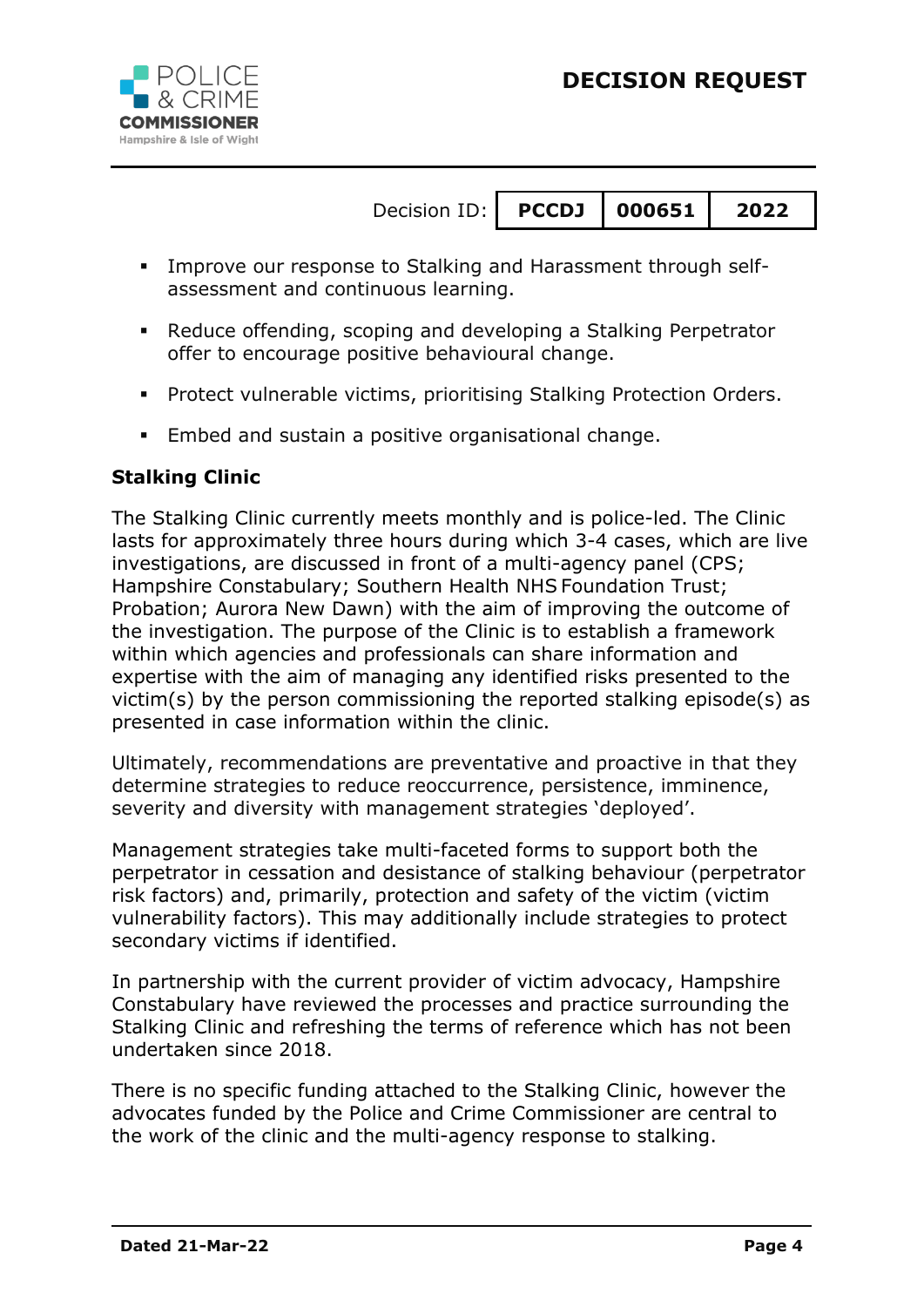



#### **M A S P (Multi-Agency Stalking Partnership)**

MASP is a collaboration between Southern Health NHS Foundation Trust, Hampshire Constabulary, Aurora New Dawn (victim advocacy), and Hampshire and IOW Probation. MASP aims to reduce reoffending, increase psychological well-being, improve victim safety and raise awareness of stalking through information sharing, training, interventions and the police-led Stalking Clinic.

The MASP Southern Health team includes Clinical and Forensic Psychology and Psychiatry provision. The team works to reduce and manage the risks associated with stalking across the health and criminal justice sectors, through training, case consultation, specialist risk assessment and direct intervention for complex and high-risk cases. As well as contributing to the evidence and knowledge base of working with stalking.

MASP was initially a pilot programme funded by the Home Office until March 2020, after which, each agency within MASP received funding from different sources.

The former Police and Crime Commissioner approved a decision request in February 2021 for £44,000 which would ensure the continuation of victim advocacy support as part of the partnership. In terms of governance, MAS P has been a self-governing partnership. The current members agree that stalking is lacking strategic oversight and a wider multi-agency partnership response.

It is understood from local partners that moving forward, the victim advocacy service would be most effective if it was independent of other agencies and a focus on ensuring the victim has a voice and to advocate on their behalf. This would be achieved by working alongside MASP (subject to continuation of funding for some partners) and Stalking Clinic colleagues and other agencies and exploring all opportunities for victim justice and safety.

## **2 Options appraisal**

#### **Option 1** – *Do nothing*

The current grant agreement for the stalking advocacy post aligned with the MASP will end on the  $31<sup>st</sup>$  March 2022. Capacity within the existing provider would be limited to one stalking advocate across the whole of Hampshire and the Isle of Wight until 30<sup>th</sup> June 2022. Victims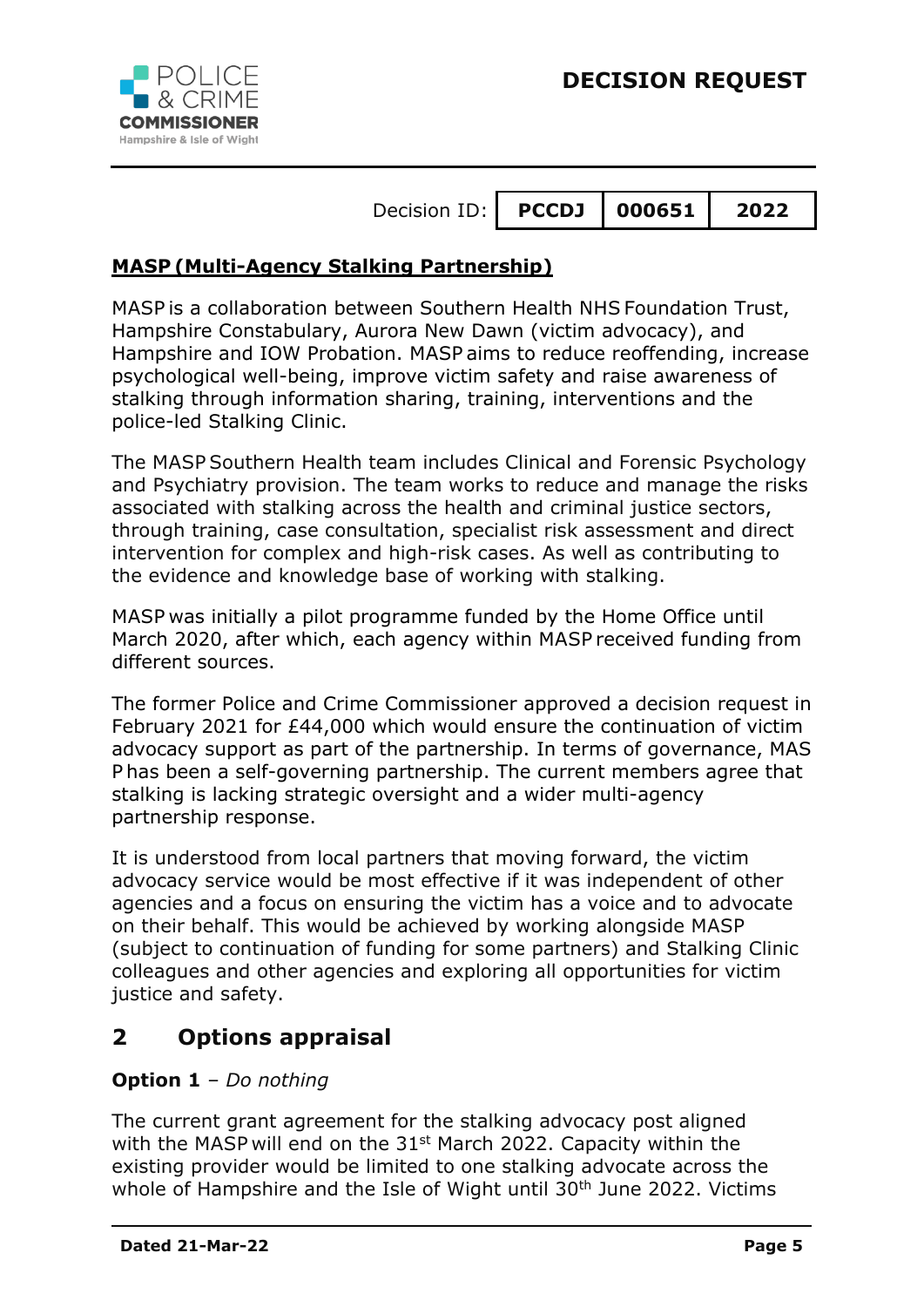

would be able to access support through the national helplines, commissioned domestic abuse providers (where appropriate) and the Victim Care Service. However, with the exception of the national helpline, these services may not have the necessary skills and experience to provide a targeted service to all high risk victims of stalking, which would include safety planning, risk assessment, advocacy, support through the criminal justice/civil legal process which is considered fundamental to promoting safety and thus reducing the risk of serious harm or homicide.

#### **Recommendation - Option 2** – *Do something*

It is recommended that the Police and Crime Commissioner approves this decision request to ensure continuity of provision while a review is undertaken to help inform the Police and Crime Commissioners strategic commissioning intentions.

Through approving this decision request, it demonstrates the Police and Crime Commissioner's commitment to maintaining the existing levels of provision until further information has been gathered to inform the future strategic direction. This will ensure continuity of provision and retention of skilled staff.

This decision record supports the Police and Crime Commissioner's priority to ensure that victims have the support services they need, including support for victims of domestic abuse, sexual crime, modern slavery, stalking, and harassment.

## **3 Timescales**

As outlined above, funding for the current advocate ends on 31<sup>st</sup> March 2022. It is recommended that existing provision is maintained while the review is undertaken and to align with the advocacy post that ends on the 30th June 2022.

An imminent decision is required due to the insecurity around the funding for an advocate post that ends on the  $31<sup>st</sup>$  March 2022.

## **4 Financial and resourcing implications**

This decision request has financial implications of **£11,000**. The funding will be awarded via an extension to an existing grant for a period of three months, from  $1^{st}$  April -  $30^{th}$  June 2022.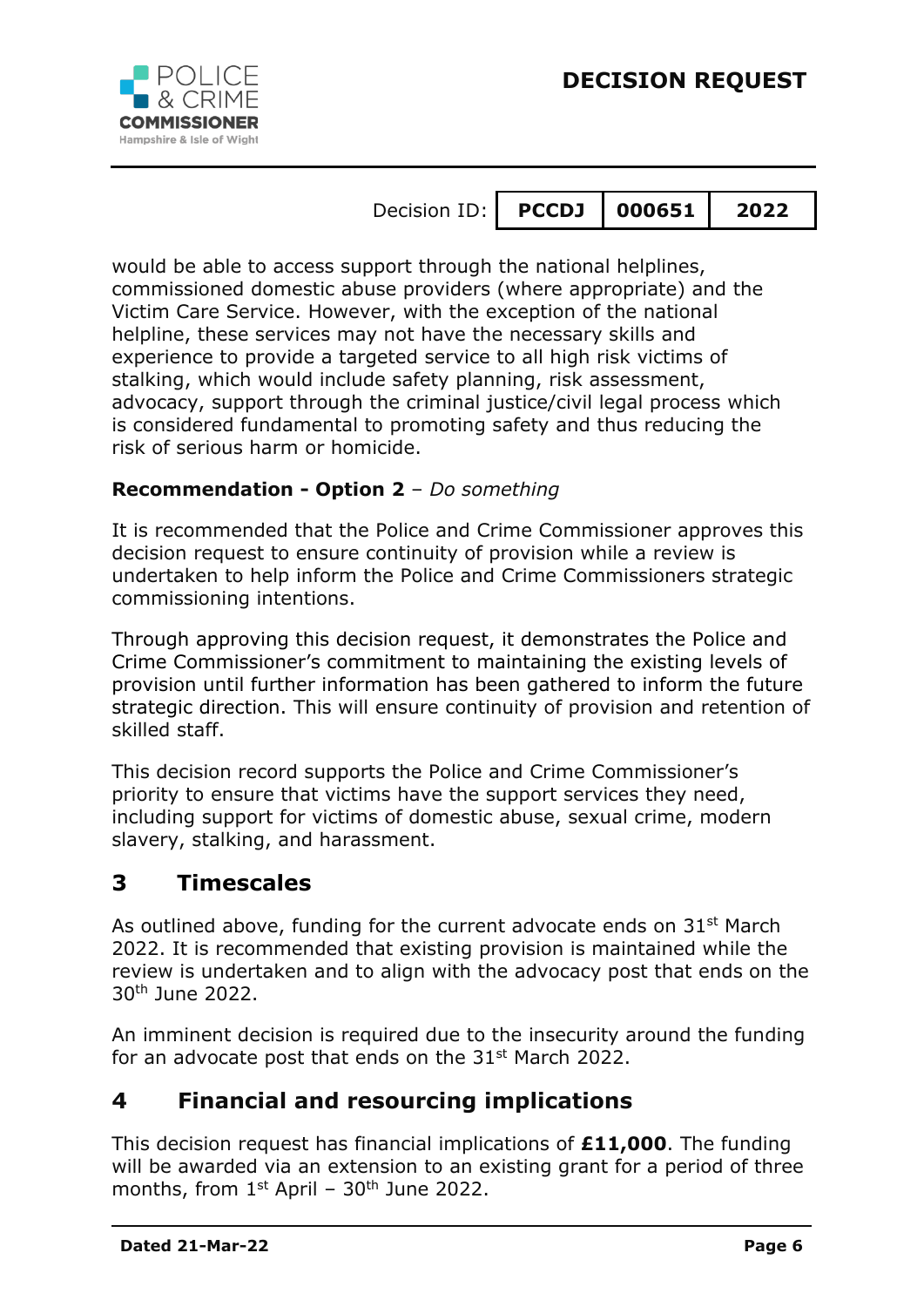

The funding will come from the Police and Crime Commissioners transformation reserve.

| <b>Total cost</b> | $\vert$ £11,000 |
|-------------------|-----------------|
|-------------------|-----------------|

| Timeframe funding required for | 1 April 2022 - 30 June 2022 |
|--------------------------------|-----------------------------|
|--------------------------------|-----------------------------|

#### **Table 1 - Funding allocation in each financial year**

|                | 2022-23 |  |
|----------------|---------|--|
| <b>Capital</b> |         |  |
| <b>Revenue</b> | £11,000 |  |

#### **Table 2 - Funding source - Capital and Revenue**

|                            | Capital<br>(insert 'Yes' if applicable) | Revenue<br>(insert 'Yes' if applicable) |
|----------------------------|-----------------------------------------|-----------------------------------------|
| Transformation reserve     |                                         | Yes                                     |
| Commissioner's reserve     |                                         |                                         |
| Commissioning budget       |                                         |                                         |
| Approved capital programme |                                         |                                         |
| General fund               |                                         |                                         |

## **5 Communications and engagement implications**

This would be a suitable decision request for publicity which would promote the Police and Crime Commissioner's priorities as set out in her Police and Crime Plan 'More Police Safer Streets' to improve outcomes and strengthen support for victims of crime, ensuring they have the services they need.

It also evidences the Police and Crime Commissioner's commitment to the Violence Against Women and Girls agenda through commissioning adequate specialist support for victims and ensuring that Police and partner agencies recognise and respond appropriately to stalking.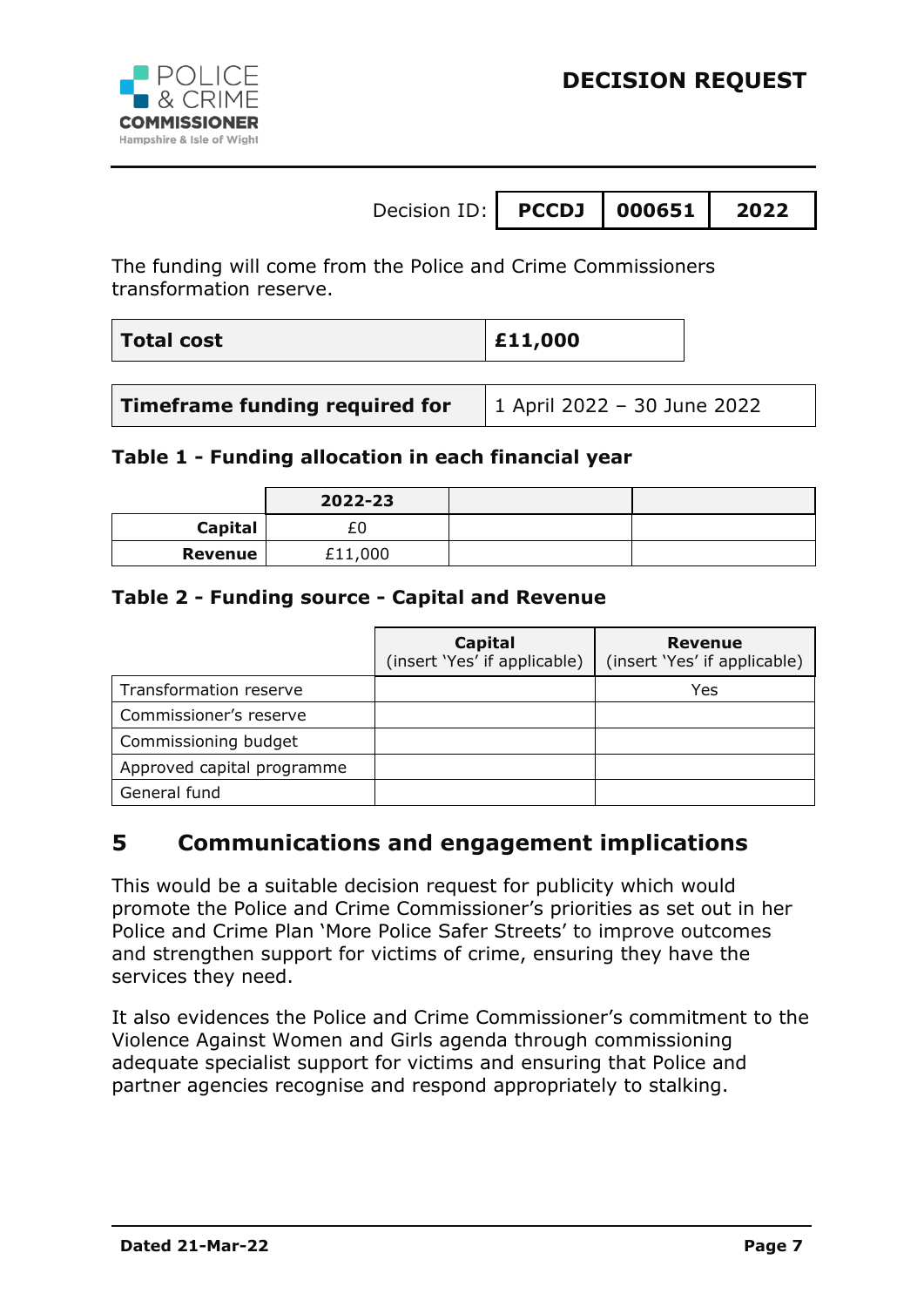



# **6 Legal implications**

Under S.143 of the Anti-social Behaviour, Crime and Policing Act 2014, the Police and Crime Commissioner may provide or arrange for the provision of services to secure or contribute to securing crime and disorder reduction, or which help victims or witnesses of, or other persons affected by, offences and antisocial behaviour.

# **7 Risks and mitigation**

If this decision request is not approved, this could result in the end to specialist advocacy support for some victims of stalking across Hampshire and the Isle of Wight. There is already limited support available and those grant funded projects are due to end by 31st March and 30th June 2022 respectively. The end to this provision would mean that victims of stalking would not receive the specialist emotional and practical support they need. There could be a risk of reputational damage around not supporting vulnerable victims and withdrawing services, particularly at a time when reported incidents of stalking is increasing.

This decision will maintain existing provision for some of the most vulnerable members of our society while the Police and Crime Commissioner reviews current provision for victims of crime. It will also mitigate the risk of increased demand on policing should services be unable to continue their valuable work in our communities. It will ensure that specialist support continues to be available to reduce the risk of serious harm or death.

## **8 Strategic policing requirement**

Although it is unlikely that this decision will have direct implications on current national strategic policing requirements, the victim advocacy service will work in partnership with Hampshire Constabulary to manage risk to victims and provide ongoing support, which includes as they navigate the Criminal Justice System, enabling the Police to focus on frontline duties and on tackling serious offending.

# **9 Equalities**

The current provider supports vulnerable people, many of whom have protected characteristics. This funding will be subject to a grant agreement and in signing this, providers must commit to contributing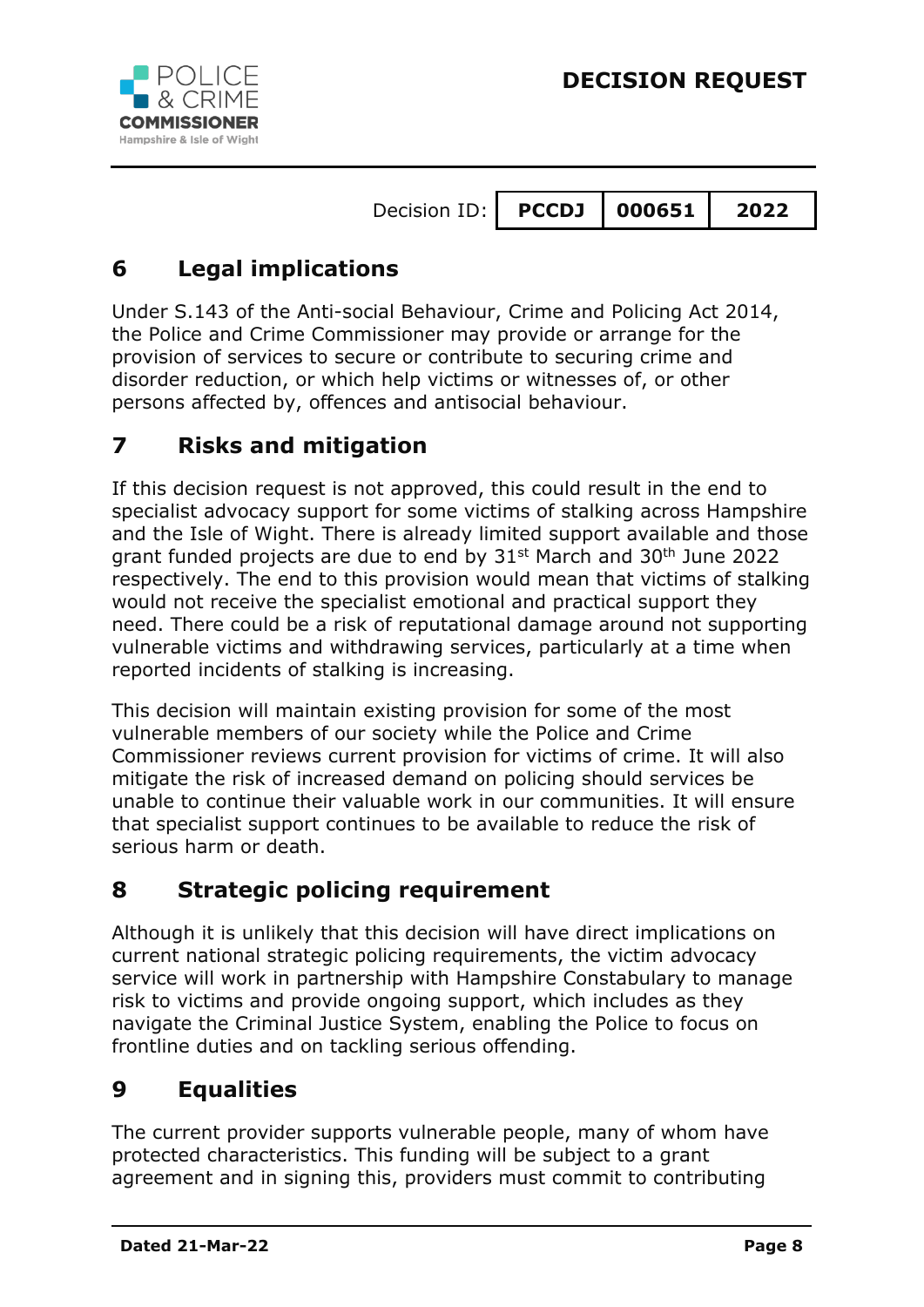

towards the elimination of unlawful discrimination, the advancement of equality of opportunity for everyone, including those having a protected characteristic and the fostering of good relations. The current provision ensures that individuals are able to access the service regardless of whether a report has been made to the police.

# **10 Data Protection implications**

There are no General Data Protection Regulation (GDPR) implications associated with this decision request. The Police and Crime Commissioners Office does not hold personal information of the people who access the services provided by this funding. The provider is required to adhere to GDPR regulations as part of their grant agreement with the Police and Crime Commissioners Office.

Performance information submitted to the Police and Crime Commissioner's Office only contains anonymised data.

## **11 Publication status**

This report is suitable for publication.

## **12 Personnel consulted**

The following personnel were consulted on the Decision Request.

#### **Table 3 - Personnel consulted**

| <b>Role</b>                                                 | <b>Organisation</b> | <b>Confirmation of</b><br>consultation |
|-------------------------------------------------------------|---------------------|----------------------------------------|
|                                                             |                     | (insert 'Yes' if applicable)           |
| Deputy Police and Crime Commissioner                        | <b>OPCC</b>         |                                        |
| <b>Chief Executive</b>                                      | <b>OPCC</b>         | Yes                                    |
| Deputy Chief Executive / Criminal Justice<br>Portfolio Lead | <b>OPCC</b>         | Yes                                    |
| <b>Chief Finance Officer</b>                                | OPCC (HCC)          | <b>Yes</b>                             |
| OPCC/Hampshire Constabulary liaison                         | OPCC/HC             | <b>Yes</b>                             |
| Head of Strategic Commissioning and<br>Partnerships         | OPCC                | Yes                                    |
| Head of Communication and Engagement                        | <b>OPCC</b>         | Yes                                    |
| Head of Performance and Information                         | <b>OPCC</b>         | Yes                                    |